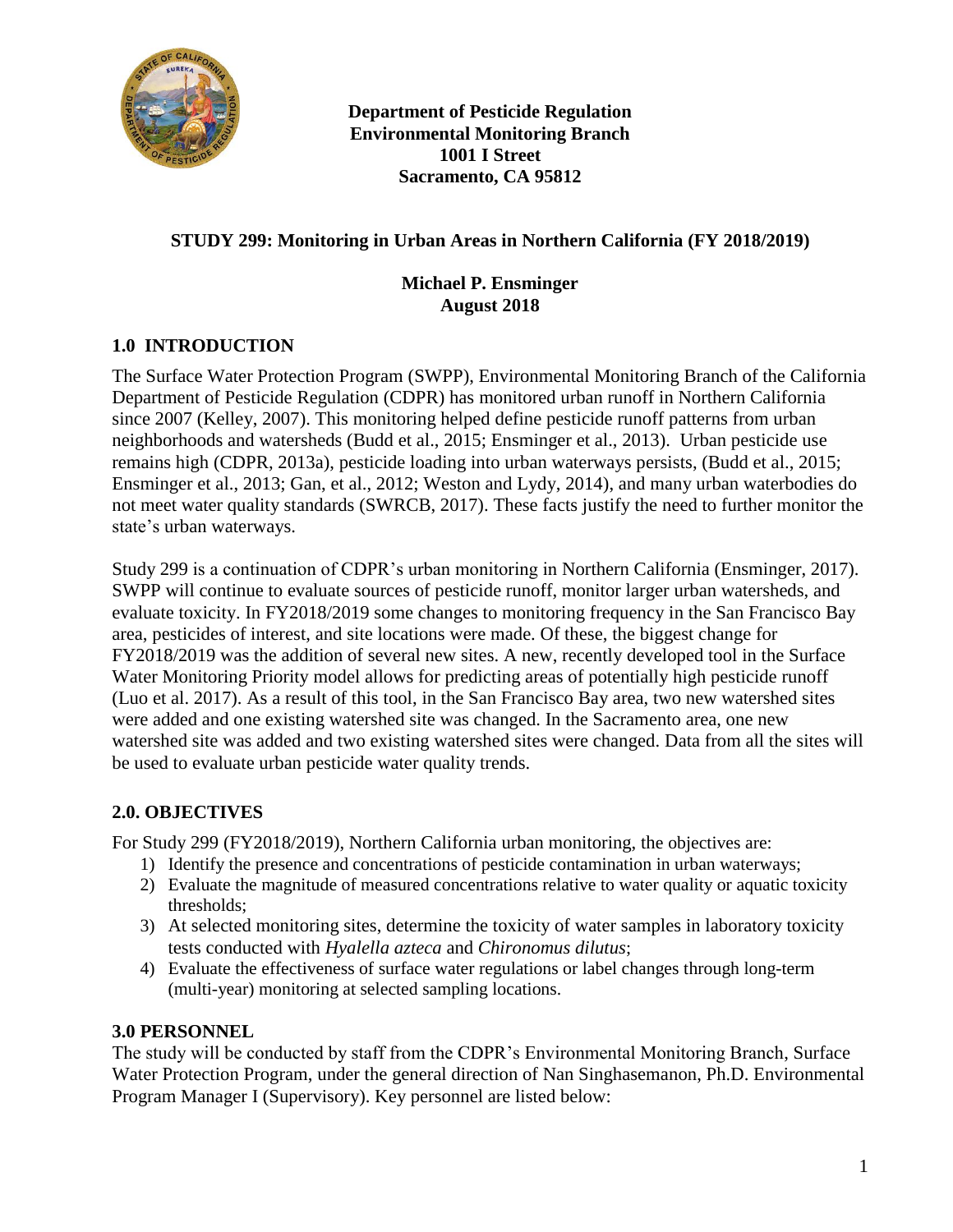- Project Leader: Michael Ensminger, Ph.D.
- Field Coordinator: Kevin Kelley
- Reviewing Scientist: Robert Budd, Ph.D.
- Statistician: Dan Wang, Ph.D.
- Laboratory Liaison: Sue Peoples
- Analytical Chemistry, water: Center for Analytical Chemistry, California Department of Food and Agriculture (CDFA)
- Analytical Chemistry, sediment: California Department of Fish and Wildlife

Please direct questions regarding this study to Michael Ensminger, Senior Environmental Scientist (Specialist), at (916) 324-4186 or [michael.ensminger@cdpr.ca.gov.](mailto:michael.ensminger@cdpr.ca.gov)

# **4.0 STUDY PLAN**

**4.1 Site Selection.** Historically, sites for CDPR's Northern California urban monitoring project were selected based on various criteria with professional judgement accounting for a large portion of the final site selection (Ensminger, 2008). However, Luo et al. (2017) has recently modified the Surface Water Prioritization Model (SWMP) by adding a component to identify priority areas of interest (AOIs) for monitoring. AOIs are determined from pesticide use, aquatic toxicity, and population density information. Model output ranks HUC8 and HUC12 (hydrological unit code; USGS, 2018a) watersheds for monitoring consideration. SWMP limits personal bias, although number of pesticides to run and the number of HUC8 watersheds to incorporate into the model are still determined by the user. However, precedent was set for these inputs in Luo et al. (2017). Of the 105 HUC8 watersheds for Northern California, Luo considered the top nine Northern California HUC8s; they also considered the top 20 SWMP ranked pesticides, statewide.

For this study, HUC12 AOIs were considered if they met the following criteria: 1) Northern California HUC4s as defined in Luo et al. (2017); 2) top ranked pesticides from SWMP (either top 10 or top 25 ranked pesticides); 3) top 10 HUC8s from SWMP; and 4) top three ranked mainstem or tributary watersheds at the HUC12 level. Final site selection was then based on historical monitoring, fulfilling study objectives, site access and safety, and distribution between top ranked HUC12s selected by the model. Sacramento area and the San Francisco Bay area were chosen for monitoring in FY2018/2019.

**4.1.1 Sacramento Area**. Monitoring will occur in three SWMP top ranked HUC12 watersheds in the Sacramento area. SWPP will continue monitoring in the Arcade Creek and Pleasant Grove Creek watersheds and add a new site in the highest ranked mainstem HUC12, Gibson Lake-Dry Creek watershed. This watershed receives inputs from Antelope and Miners Ravine watersheds, also highly ranked in SWMP. If monitoring shows that the Gibson Lake-Dry Creek watershed contains pesticides above water quality thresholds, it may trigger additional future monitoring in these other two watersheds.

The Arcade Creek watershed sampling site will be moved to a more upstream location to allow for better access and more runoff during dry monitoring. In Upper Coon-Upper Auburn, SWPP will monitor at two stormdrain outfalls and one receiving water. One stormdrain outfall (PGC021) will be removed from sampling due to lack of runoff during dry events and small drainage area.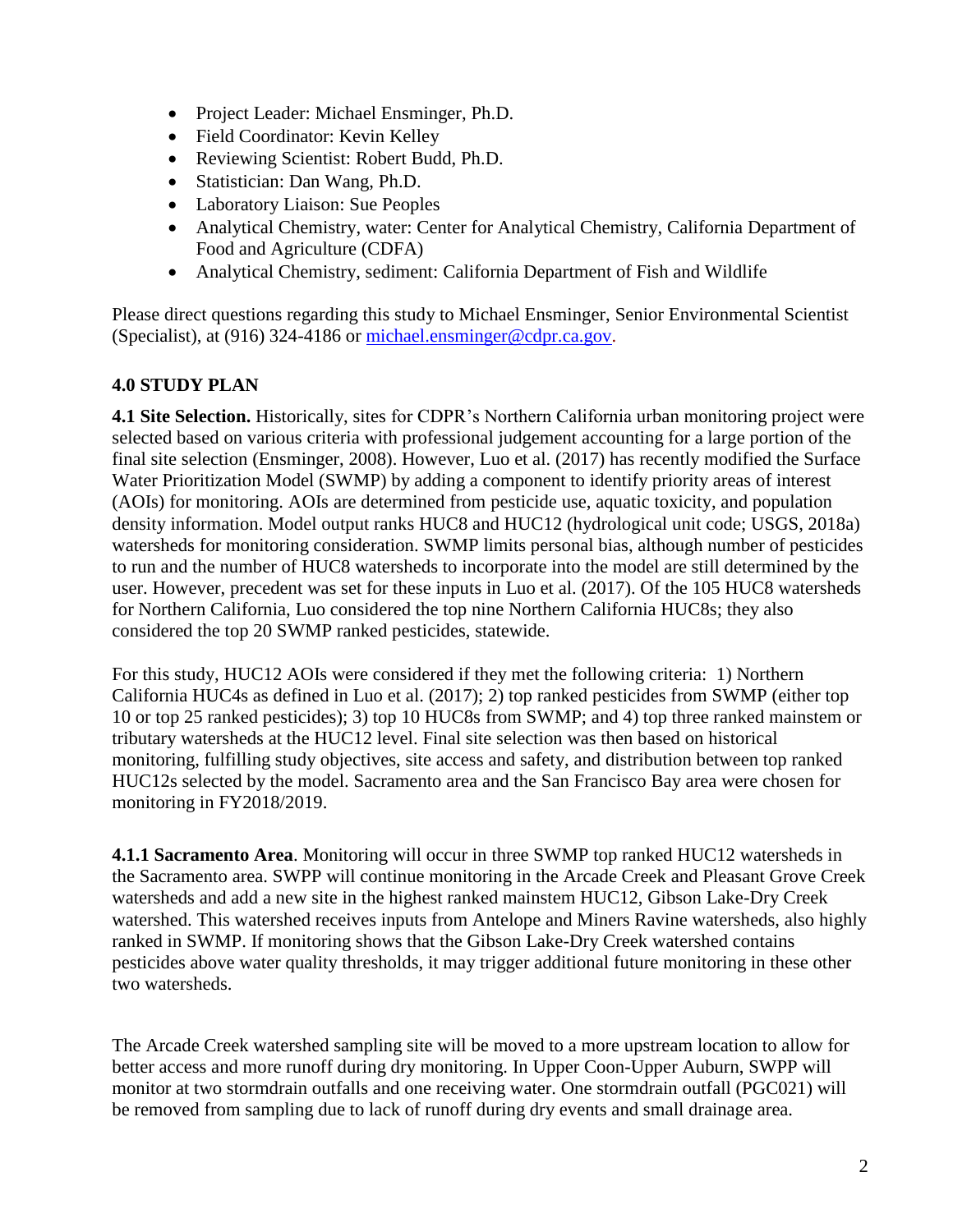Receiving waters will also be consolidated. In previous monitoring, two receiving water sites were monitored. For this year, PGC058 (the furthest downstream receiving water site) will become the main receiving water site for monitoring. However, PGC058 is often dry or intermittent-ponded during dry events. Then PGC040 will be monitored as it regularly has water in it year-round. If PGC058 is dry, there are no/limited additional inputs into the creek past PGC040 (other inputs have also become dry). This change will free up more resource for monitoring in additional watersheds and for the use of autosamplers during all storm events (see [4.4, Water Sampling\)](#page-3-0). In the Gibson Lake-Dry Creek watershed, SWPP will monitor after the union of Miners Ravine and Antelope Creeks, but upstream of the waste water treatment input near Atkinson Street (Roseville). See Appendix 1 and Figure 1 for more detailed site descriptions.

SWMP does not select monitoring areas for stormdrain (source) monitoring but notes that most CDPR source sites are located in HUC12s of monitored receiving water sites. CDPR's urban monitoring program recommends up to 50% of its monitoring sites be source sites (Ensminger et al., 2017). For FY 2018/2019, the Northern California Urban Monitoring program will monitor at three source sites (27% of all sites), two in Pleasant Grove Creek watershed and one in the American River watershed (Appendix 1, and Figure 1). These sites have been monitored for at least 7 years, are considered source long-term monitoring sites. The American River watershed (site FOL002) does not rank in the top three HUC12s for monitoring in SWMP as described in the criteria for HUC12 selection. However, it ranks 4<sup>th</sup> for tributaries, and because of its monitoring history, we will continue to use this site for source identification.

**4.1.2 San Francisco Bay Area.** Monitoring will occur in five SWMP top ranked HUC12 watersheds in the San Francisco Bay area. Three of these watersheds were monitored in previous years: Guadalupe River, Walnut Creek, and South San Ramon Creek. In the Guadalupe River watershed, we will continue to monitor at the site near the San Jose Airport, although storm sampling may be moved approximately 0.5 miles downstream to accommodate the use of automated sampling equipment (see [4.4, Water Sampling\)](#page-3-0). At this downstream site, there are no additional inputs from the FY2017/2018 monitoring site. In the South San Ramon watershed, FY2017/2018, we monitored at two closely located sites; MCC040 and SRC\_JD. MCC040 receives inputs from part of Dublin; SRC\_JD receives inputs from MCC040, other areas of Dublin, and San Ramon. Detections at both sites were similar. Because SRC\_JD drains a larger area with similar detections, we will limit monitoring to SRC\_JD. The monitoring site in the Walnut Creek watershed will not change location (Appendix 1; Figure 2).

Two new HUC12 watersheds will be added for FY 2017/2018: Silver Creek and San Lorenzo Creek. Silver Creek watershed covers the eastern section of San Jose and drains into Coyote Creek. SWPP monitored Coyote Creek in 2014-2017, but results from SWMP indicate that it receives agricultural inputs and thus is not appropriate for urban monitoring. Silver Creek drains into Coyote Creek, drains a large portion of highly populated eastern San Jose, and is not diluted by lakes and reservoirs in the area (as is Guadalupe River). Without this diluting factor Silver Creek may better reflect the true urban pesticide contamination by San Jose. San Lorenzo Creek HUC12 ranks high in the SWMP output; monitoring in 2017 by the USGS at upstream sites and tributaries of San Lorenzo Creek suggest that pesticides as fipronil, 2,4-D, MCPA, pyrethroids, bromacil, and simazine may be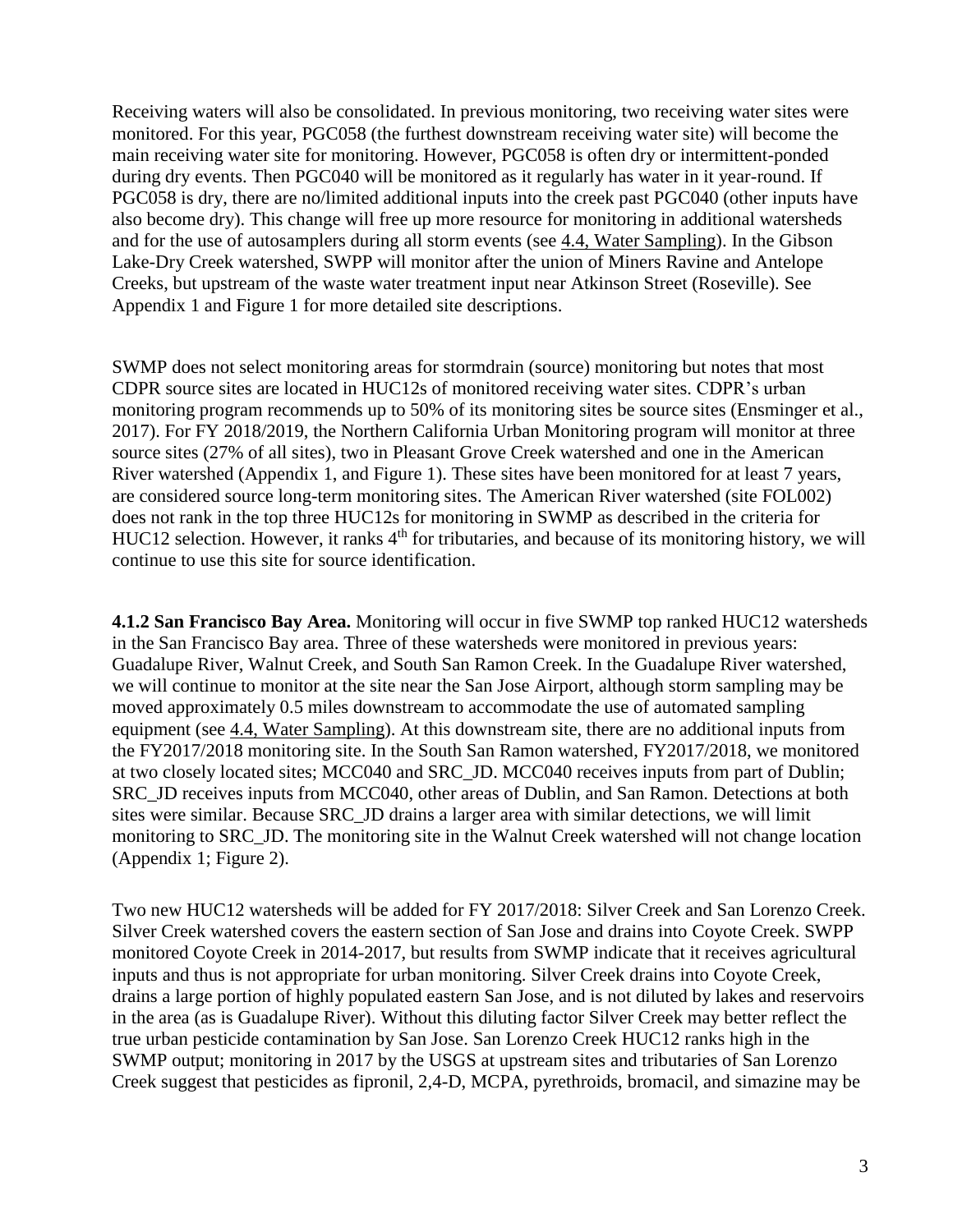common in the urban runoff (CEDEN, 2018). There will be one monitoring site at each watershed (Appendix 1, Figure 2).

## **4.2 Selection of pesticides to monitor**

For ambient monitoring, SWPP uses the SWMP to assist in pesticide selection. SWMP is based on current use patterns (PUR 2014-2016), aquatic toxicity benchmarks, and physiochemical properties; the output is presented as a relative prioritization (final) score (Budd et al., 2013; Luo et al., 2014). The final score provides guideline for monitoring. Actual pesticides selected may vary due to sampling logistics, previous monitoring data, budget constraints, and laboratory analytical capabilities. Pesticides that receive a final score > 9 are given priority for monitoring. Pesticides with lower scores have either low urban use or low potential toxicity.

A modified ranking system from previous years will be used to allow for maximum number of monitoring sites. As in previous monitoring, pesticides with a "false" recommendation from SWMP will not be monitored (rejected due to physiochemical properties). Pesticides were then chosen based on the following criteria:

- 1. All pesticides with a final score > 18 will be monitored at all sites. This includes pyrethroids (bifenthrin, cyfluthrin, deltamethrin, lambda-cyhalothrin, permethrin), fipronil, and imidacloprid as pesticides with the highest scores.
- 2. Pesticides with final scores between 9 and 18 will be considered for monitoring. Pesticides with this ranking may have reduced temporal and spatial monitoring. However, because at all sites fipronil and imidacloprid will be analyzed in CDFA's LC multiscreen, many of the 9 – 18 ranked pesticides will be monitored alongside fipronil and imidacloprid in if they are available in this screen.
- 3. Pesticides with a score of less than 9 will not be monitored unless they fall into the same analytical screen as 1 or 2 above.
- 4. Historical monitoring data, current use trends, residential products, CDFA analytical methods, and budget constraints were also used to decide a final monitoring list.

For Northern California, SWMP was run for two distinct geographical areas, Sacramento and San Francisco Bay areas. In Sacramento, SWMP selected 26 pesticides for monitoring with a final score > 9. CDFA has analytical methods for 22 of these pesticides. In the San Francisco Bay area, SWMP selected 30 pesticides; CDFA has methods for 26 of the pesticides (Appendix 2). SWPP will monitor all the selected pesticides with a CDFA analytical method except chlorfenapyr, DDVP (dichlorvos), and tebuthiuron (Appendixes 2 and 3).

## <span id="page-3-0"></span>**4.3 Water Sampling.**

Water samples will be collected at all sites four times a year; two dry-season events and two rain events (Table 1). Dry season events will take place in August and in June; Rain events will occur in September – December (the first flush rainstorm of the 2018-2019 water year, if possible) and in the winter months (January – March). During dry season monitoring, water samples will be collected as grab samples directly into 1-L amber bottles (Bennett, 1997). Where the stream is too shallow to collect water directly into these bottles, a secondary stainless-steel container will be used to initially collect the water samples. During storm events, samples will be collected with Teledyne ISCO automatic 6700 series samplers. Aliquots of the entire storm sample will be collected as a composite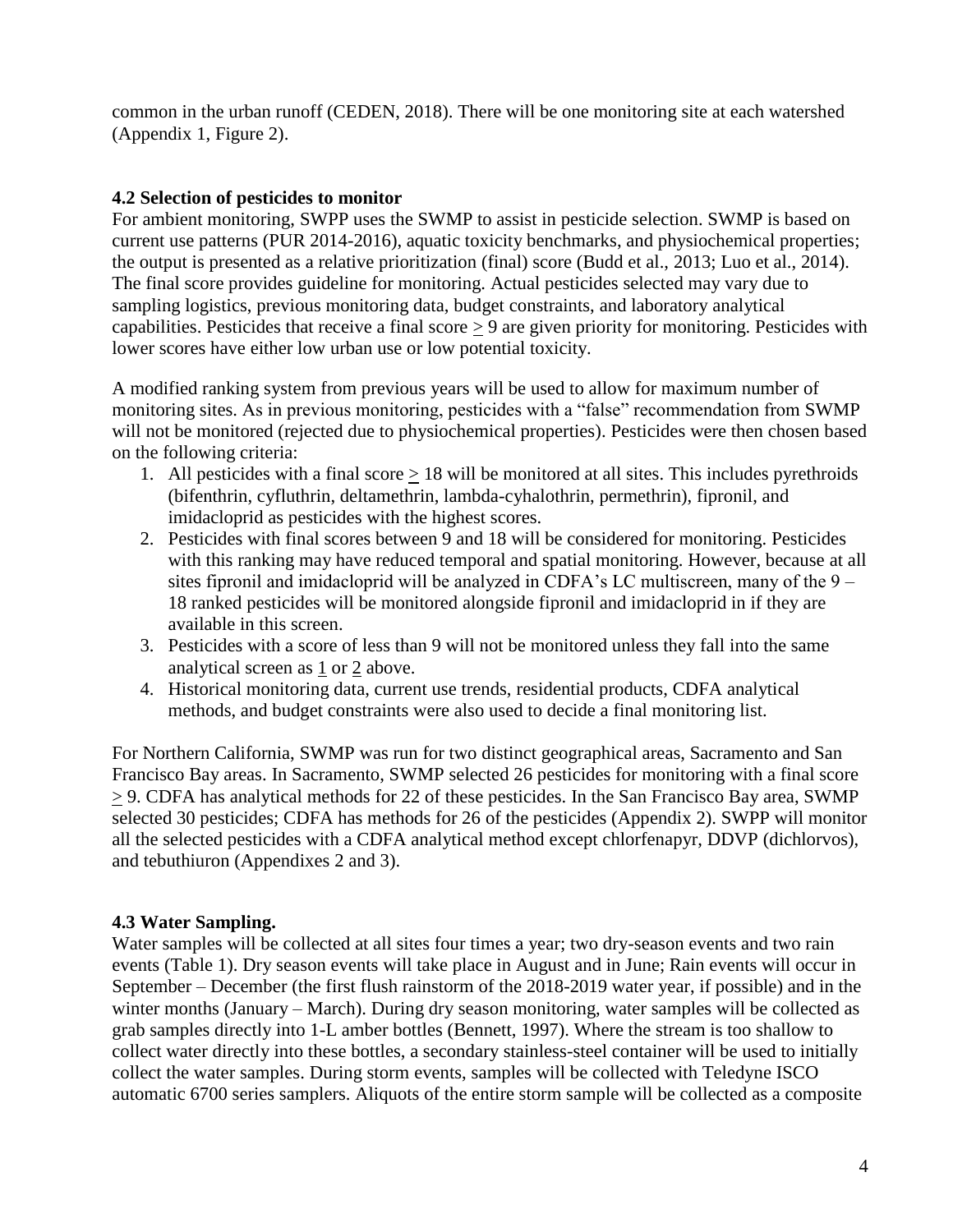sample (Jones, 2000). Samples will be transported on wet ice and then refrigerated at 4°C until analyzed. Approximately 10% of the field samples will be field blanks or field duplicates.

**4.4 Sediment sampling.** Sediments will be collected twice a year at sampling sites in Roseville and Folsom (Table 1). Sediments will be collected using passive sampling techniques where practical, but substituting 1-quart Mason glass jars with 1-quart stainless steel AirScape® [\(http://planetarydesign.com\)](http://planetarydesign.com/) containers (Budd et al., 2009). Otherwise, sediments will be collected with stainless steel scoops from the top bed layer (Mamola, 2005). Sediments will be sieved through a 2-mm sieve to remove gravel and plant material. Sediments will be analyzed for pyrethroids.

**4.5 Toxicity.** Water samples will be collected from a subset of the sampling sites and sent to the University of Davis, Aquatic Health Program, to be tested for toxicity to *Hyalella azteca* or *Chironomus dilutus*. Roseville long-term monitoring sites are the focus for toxicity testing because of long-term testing at these sites.

**4.6 Field measurements.** Water physiochemical properties (dissolved oxygen, electrical conductivity, pH, and temperature) will be measured *in situ* during all sampling events with a calibrated YSI EXO 1 multiparameter water quality sonde (https://www.ysi.com/productsdetail.php?EXO1-Water-Quality-Sonde-89). SWPP will not take flow measurements during monitoring, but several sites are near or at USGS gaging stations (Arcade Creek, Guadalupe River, and San Lorenzo Creek; USGS, 2018b).

**4.7 Sample Transport.** SWPP staff will transport samples following the procedures outlined in CDPR SOP QAQC004.01 (Jones, 1999). A chain-of-custody record will be completed and accompany each sample.

**4.8 Organic carbon and suspended sediment analysis.** SWPP staff will analyze water and sediment samples for total organic carbon (TOC) and dissolved organic carbon (DOC) using a TOC-V CSH/CNS analyzer (Shimadzu Corporation, Kyoto, Japan) (Ensminger and Goh, 2011; Ensminger, 2013a). Water samples will also be analyzed for suspended sediment (Lisker and Goh, 2010; Ensminger, 2013b).

**4.9 Modifications for FY2018/2019.** The current sampling plan is an extension of urban monitoring in Northern California (for details of previous sampling protocols, see <http://www.cdpr.ca.gov/docs/emon/pubs/protocol.htm> for Studies 269 and 299). The sampling and analysis schedule similar to previous years. Main differences are the changes in sampling sites to reflect recommendations from SWMP (Table 2).

# **5.0 CHEMICAL ANALYSIS**

CDFA will conduct pesticide analysis for water and sediment samples. CDFA will analyze up to 40 different pesticides and degradates in five different analytical screens (Appendixes 4 and 5). All laboratory QA/QC will follow CDPR guidelines and will consist of laboratory blanks, matrix spikes, matrix spike duplicates, surrogate spikes, and blind spikes (Segawa, 1995). Laboratory blanks and matrix spikes will be included in each extraction set.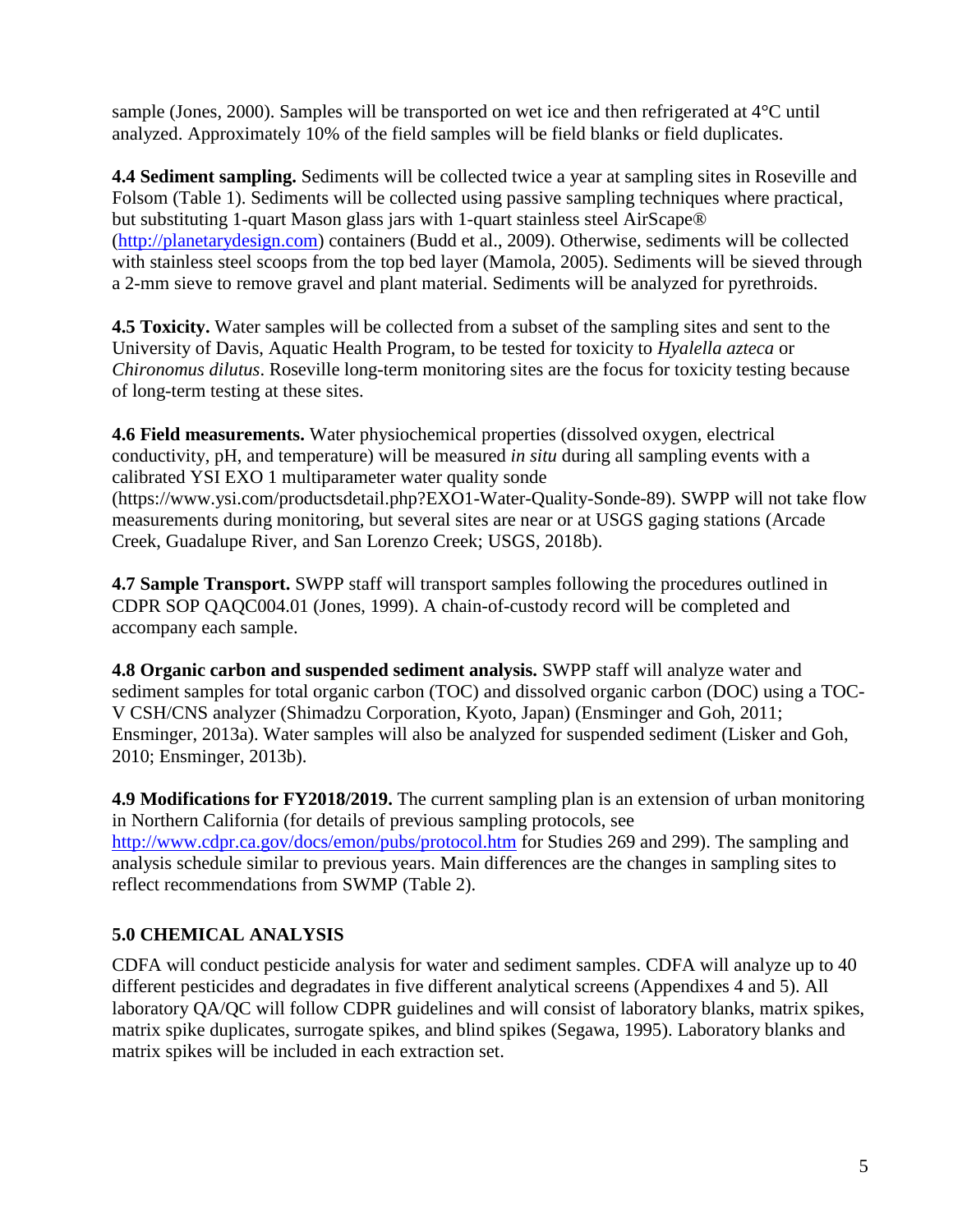#### **6.0 DATA ANALYSIS**

All data generated by this project will be entered to a Microsoft® Office Access database that holds site information, field measurements, and laboratory analytical data. All ambient monitoring analytical data will also be uploaded into the CDPR Surface Water Database (SURF) (http://cdpr.ca.gov/docs/emon/surfwtr/surfdata.htm). Previous analysis of CDPR's urban monitoring data has shown that the data contains numerous non-detections and that the data is heavily skewed (non-normal distribution) (Ensminger et al., 2013). Analyzing the data using parametric statistics may violate the normality and equal variance assumptions. Also, the presence of non-detections and multiple RLs limit the application of some widely-used parametric procedures, such as analysis of variance (ANOVA) and *t*-tests. Helsel (2012) has shown that the substitution of non-detections can result in inaccuracy of estimate and test result. While some other parametric procedures, such as the censored regression by using maximum likelihood estimate (MLE), are capable of handling censored data with multiple RLs, the validity of their results depends on the selection of correct distribution. Therefore, we will analyze the data with various non-parametric statistical procedures (Table 3).

#### **7.0 TIMETABLE**

Summary Report: February 2020 SURF Data Upload: June 2020

Field Sampling: August 2018 – June 2019 Chemical Analysis: August 2018 – December 2019

#### **8.0 LABORATORY BUDGET**

The estimate cost (for planning purposes) for the CDFA chemical analyses of water samples for ambient monitoring is estimated at \$158,310 (Table 1). All costs are estimated and include field QC sample analysis (field blanks and field duplicates) but not laboratory QC. These costs are slightly less than total ambient monitoring costs for FY2017/2018 (\$159,640).

#### **9.0 LITERATURE CITED**

- Bennett, K. 1997. California Department of Pesticide Regulation SOP FSWA002.00: Conducting surface water monitoring for pesticides. http://www.cdpr.ca.gov/docs/emon/pubs/sops/fswa002.pdf.
- Budd, R., A. O'Geen, K. S. Goh, S. Bondarenko, J. Gan. 2009. Efficacy of constructed wetlands in pesticide removal from tailwaters in the Central Valley, California. Environmental Science and Technology 43: 2925-2930.
- Budd, R., X. Deng, M. Ensminger, K. Starner, and Y. Luo. 2013. Method for Prioritizing Urban Pesticides for Monitoring California's Urban Surface Waters

[http://cdpr.ca.gov/docs/emon/pubs/ehapreps/analysis\\_memos/budd\\_et\\_al\\_2013.pdf.](http://cdpr.ca.gov/docs/emon/pubs/ehapreps/analysis_memos/budd_et_al_2013.pdf)

- Budd, R., M.P. Ensminger, D. Wang, K.S. Goh. 2015. Journal of Environmental Quality. DOI: 10.2134/jeq2015.01.0018.
- CEDEN, 2018. California Environmental Data Exchange Network, State Water Resources Control Board.

CDPR. 2013a. California Pesticide Information Portal (CALPIP). CDPR. 2013b. California Code of Regulations. Section 6970.

Ensminger, M. 2008. Study 249 Appendix. Monitoring sites and sample collection schedule for urban areas in Northern California.<http://www.cdpr.ca.gov/docs/emon/pubs/ehapreps/study249site.pdf>

Ensminger, M. and K.S. Goh. 2011. Total organic carbon analysis for sediment samples.

[http://www.cdpr.ca.gov/docs/legbills/calcode/040501.htm#a6970.](http://www.cdpr.ca.gov/docs/legbills/calcode/040501.htm#a6970)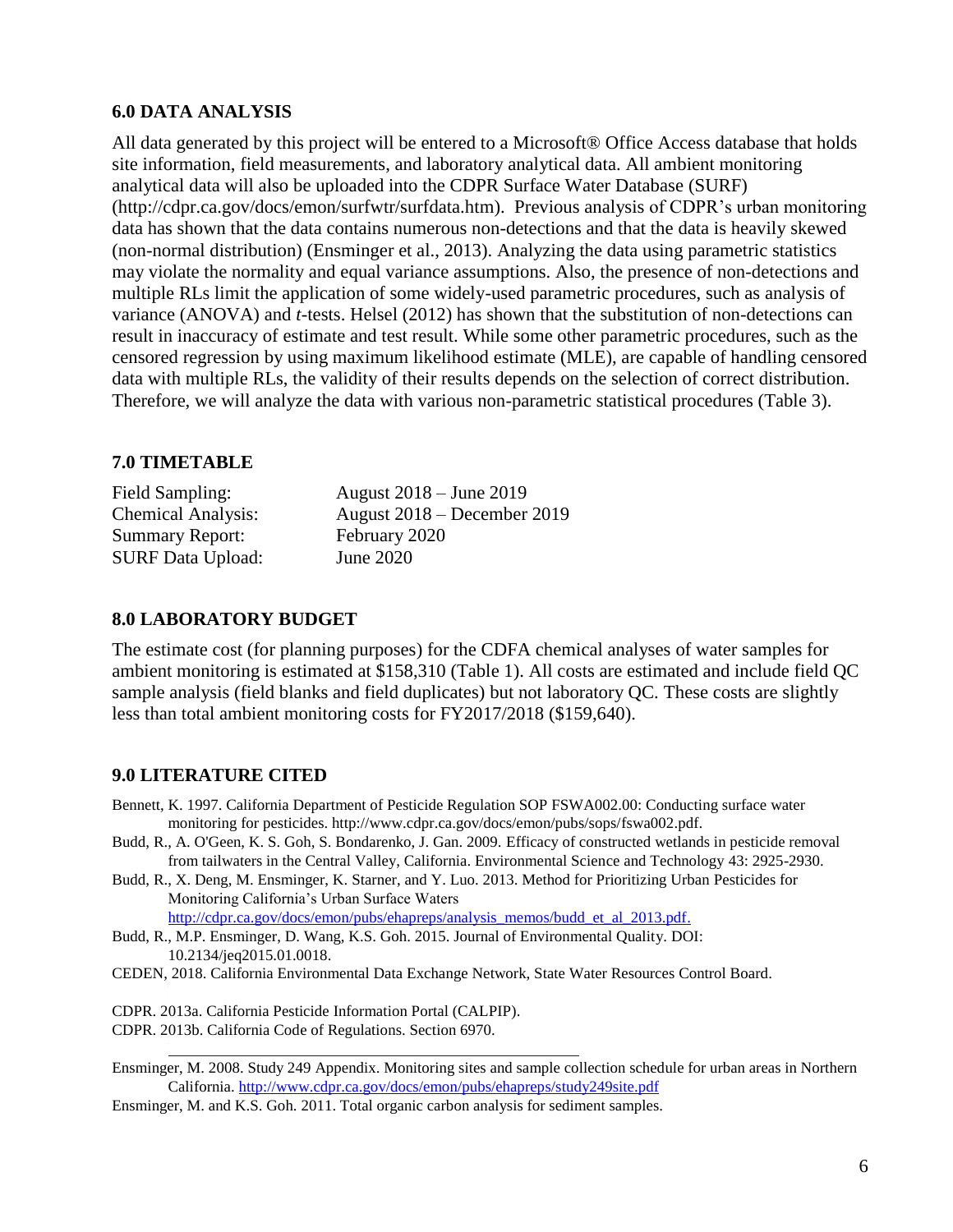Ensminger, M. 2013a. Analysis of whole sample suspended sediments in water http://cdpr.ca.gov/docs/emon/pubs/sops/meth010.01.pdf.

- Ensminger, M. 2013b. Water TOC analysis using the Shimadzu TOC-VCSN and ASI-V autosampler. [http://cdpr.ca.gov/docs/emon/pubs/sops/meth01100.pdf.](http://cdpr.ca.gov/docs/emon/pubs/sops/meth01100.pdf)
- Ensminger, M. P., R. Budd, K. C. Kelley, and K.S. Goh. 2013. Pesticide occurrence and aquatic benchmark exceedances in urban surface waters and sediments in three urban areas of California, USA, 2008-2011. Ambient urban monitoring methodology for surface water protection. https://www.cdpr.ca.gov/docs/emon/pubs/sops/meth01400.pdf.
- Ensminger, M. 2017. Ambient and mitigation monitoring in urban areas in Northern California. FY 2017/2018. [https://www.cdpr.ca.gov/docs/emon/pubs/protocol/study299\\_ensminger\\_urban\\_fy2017-18.pdf.](https://www.cdpr.ca.gov/docs/emon/pubs/protocol/study299_ensminger_urban_fy2017-18.pdf)
- Ensminger, M., R. Budd, Y. Luo, X. Deng, D. Wang. 2017. Ambient urban monitoring methodology for surface water protection[. https://www.cdpr.ca.gov/docs/emon/pubs/sops/meth01400.pdf.](https://www.cdpr.ca.gov/docs/emon/pubs/sops/meth01400.pdf)
- Gan, J., S. Bondarenko, L. Oki, D. Haver, and J.X. Li. 2012. Occurrence of fipronil and its biologically active derivatives in urban residential runoff. Environmental Science and Technology 46:1489-1495.
- Helsel, D. R. (2012). *Statistics for censored environmental data using Minitab® and R. 2nd ed.* Hoboken, NJ: John Wiley & Sons, Inc.
- Jones, D. 1999. California Department of Pesticide Regulation SOP QAQC004.01: Transporting, packaging, and shipping samples from the field to the warehouse or laboratory. [http://www.cdpr.ca.gov/docs/emon/pubs/sops/qaqc0401.pdf.](http://www.cdpr.ca.gov/docs/emon/pubs/sops/qaqc0401.pdf)
- Jones, D. 2000. Instructions for operating ISCO® samplers when collecting surface water. https://www.cdpr.ca.gov/docs/emon/pubs/sops/eqwa005.pdf.
- Kelley, K. 2007. Pilot monitoring of pesticides residues in urban creeks of Sacramento County. http://cdpr.ca.gov/docs/emon/pubs/protocol/study247protocol.pdf.
- Lisker, E. and K.S. Goh. 2010. Total suspended solids analysis. [https://www.youtube.com/watch?v=bs0I](https://www.youtube.com/watch?v=bs0I-jkZ658&index=4&list=PL6E5EB26821530A26)[jkZ658&index=4&list=PL6E5EB26821530A26.](https://www.youtube.com/watch?v=bs0I-jkZ658&index=4&list=PL6E5EB26821530A26)
- Mamola, M. 2005. California Department of Pesticide Regulation SOP FSWA016.00: Collecting sediment samples for pesticide analysis. [http://www.cdpr.ca.gov/docs/emon/pubs/sops/fswa016.pdf.](http://www.cdpr.ca.gov/docs/emon/pubs/sops/fswa016.pdf)
- Luo, Y., M. Ensminger, R. Budd, X. Deng, and A. DaSilva. 2014. Methodology for prioritizing pesticides for surface water monitoring in agricultural and urban areas II: Refined priority list. [http://cdpr.ca.gov/docs/emon/pubs/ehapreps/analysis\\_memos/prioritization\\_report\\_2.pdf.](http://cdpr.ca.gov/docs/emon/pubs/ehapreps/analysis_memos/prioritization_report_2.pdf)
- Luo, Y, M. Ensminger, R. Budd, D. Wang, X. Deng. 2017. Methodology for prioritizing areas of interest for surface water monitoring in urban receiving waters of California.

http://cdpr.ca.gov/docs/emon/pubs/anl\_methds/luo\_aol\_determination\_final.pdf.

- Segawa, R. 1995. California Department of Pesticide Regulation SOP QAQC001.00: Chemistry laboratory quality control. [http://www.cdpr.ca.gov/docs/emon/pubs/sops/qaqc001.pdf.](http://www.cdpr.ca.gov/docs/emon/pubs/sops/qaqc001.pdf)
- SWRCB (State Water Resources Control Board). 2017. Impaired water bodies. [http://www.waterboards.ca.gov/water\\_issues/programs/tmdl/integrated2012.shtml](http://www.waterboards.ca.gov/water_issues/programs/tmdl/integrated2012.shtml)
- USGS. 2018a. Water sources of the United States. Hydrological unit maps. [https://water.usgs.gov/GIS/huc.html.](https://water.usgs.gov/GIS/huc.html)
- USGS. 2018b. National Water Information System: Web interface, current conditions for California: streamflow. [http://waterdata.usgs.gov/ca/nwis/current/?type=flow.](http://waterdata.usgs.gov/ca/nwis/current/?type=flow)
- Weston, D.P. and M.J. Lydy. 2014. Toxicity of the insecticide fipronil and its degradates to benthic macroinvertebrates of urban streams. Environmental Science and Technology 48:1290-1297.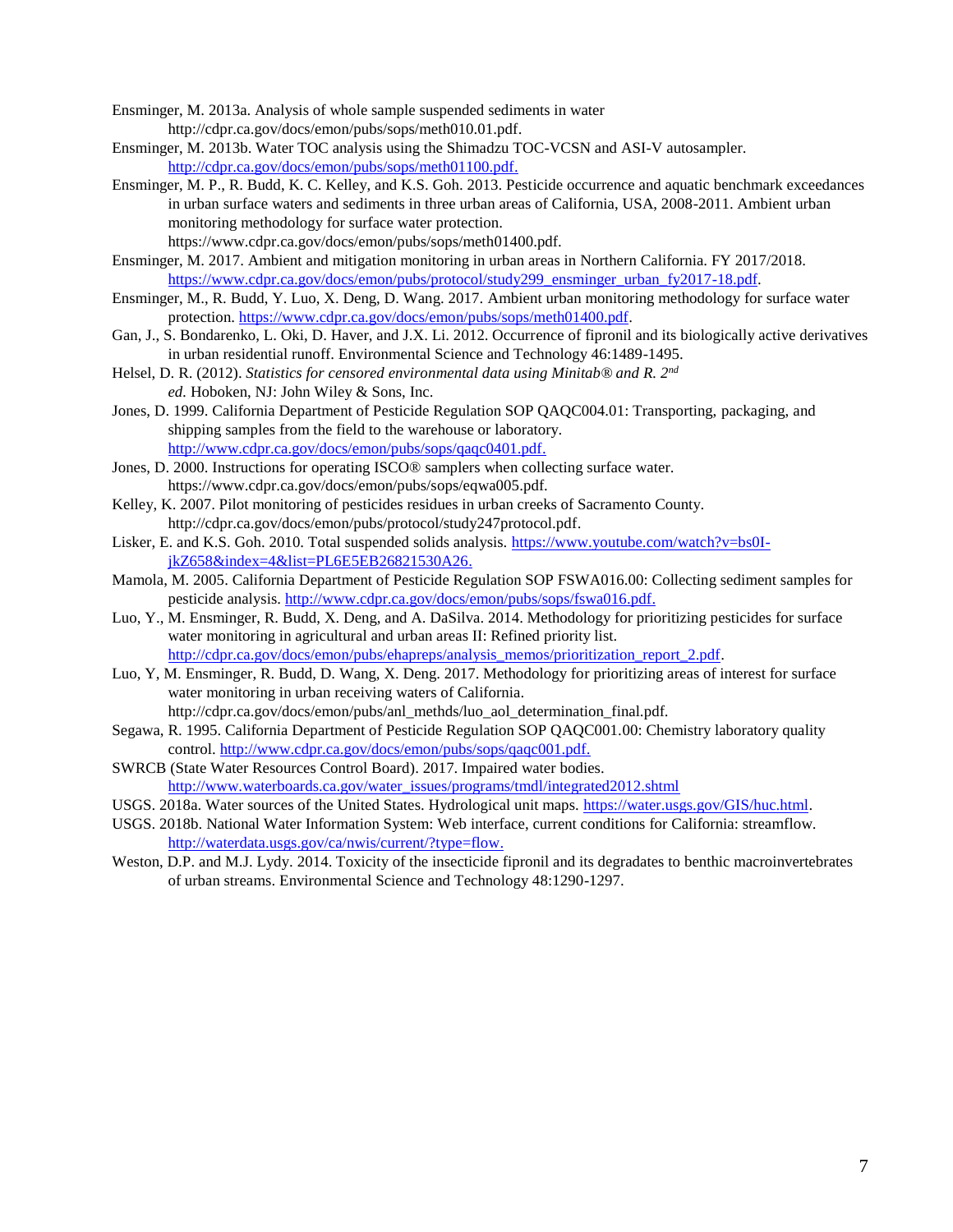|                                            | <b>First Dry</b>          |                           |                           |                |             | Second Dry     |             |                      | <b>First Storm</b> |                |             |             | Second Storm |                  |             |             |             |                  |          |             |
|--------------------------------------------|---------------------------|---------------------------|---------------------------|----------------|-------------|----------------|-------------|----------------------|--------------------|----------------|-------------|-------------|--------------|------------------|-------------|-------------|-------------|------------------|----------|-------------|
| Screen*                                    |                           |                           | PY                        |                |             |                |             | <b>PY</b>            |                    |                |             |             | PY           |                  |             |             |             | PY               |          |             |
| Site ID                                    | <b>DN</b>                 | LC                        | water                     | sed            | <b>SA</b>   | <b>DN</b>      | LC          | water                | sed                | <b>SA</b>      | <b>DN</b>   | LC          | water        | sed              | <b>SA</b>   | <b>DN</b>   | LC          | water            | sed      | <b>SA</b>   |
| <b>PGC010</b>                              | $\boldsymbol{\mathrm{X}}$ | $\mathbf X$               | X                         | $\mathbf X$    | X           | X              | $\mathbf X$ | $\mathbf X$          | X                  | $\mathbf X$    | $\mathbf X$ | $\mathbf X$ | $\mathbf X$  |                  | X           | $\mathbf X$ | $\mathbf X$ | $\mathbf X$      |          | X           |
| <b>PGC022</b>                              | $\boldsymbol{\mathrm{X}}$ | $\boldsymbol{\mathrm{X}}$ | $\mathbf X$               | $\mathbf X$    | $\mathbf X$ | $\mathbf X$    | $\mathbf X$ | $\mathbf X$          | X                  | $\mathbf X$    | $\mathbf X$ | $\mathbf X$ | X            |                  | $\mathbf X$ | $\mathbf X$ | X           | $\mathbf X$      |          | $\mathbf X$ |
| PGC040/58                                  | $\mathbf X$               | $\mathbf X$               | $\mathbf X$               |                | $\mathbf X$ | X              | $\mathbf X$ | $\mathbf X$          |                    | $\mathbf X$    | $\mathbf X$ | $\mathbf X$ | $\mathbf X$  |                  | $\mathbf X$ | X           | X           | $\mathbf X$      |          | $\mathbf X$ |
| DRY_COL                                    |                           | $\mathbf X$               | $\mathbf X$               |                |             |                | X           | $\mathbf X$          |                    |                |             | X           | X            |                  |             |             | X           | $\mathbf X$      |          |             |
| FOL <sub>2</sub>                           | X                         | X                         | $\boldsymbol{\mathrm{X}}$ | X              | X           | X              | $\mathbf X$ | X                    | X                  | $\mathbf X$    | $\mathbf X$ | X           | $\mathbf X$  |                  | $\mathbf X$ | X           | X           | $\mathbf X$      |          | $\mathbf X$ |
| ARC_ARC                                    | $\mathbf X$               | $\boldsymbol{\mathrm{X}}$ | $\boldsymbol{\mathrm{X}}$ |                | $\mathbf X$ | $\mathbf X$    | $\mathbf X$ | $\mathbf X$          |                    | $\mathbf X$    | $\mathbf X$ | $\mathbf X$ | X            |                  | $\mathbf X$ | $\mathbf X$ | X           | $\mathbf X$      |          | $\mathbf X$ |
| WAL_CA                                     | X                         | X                         | $\mathbf X$               |                | $\mathbf X$ | X              | $\mathbf X$ | $\mathbf X$          |                    | $\mathbf X$    | $\mathbf X$ | X           | $\mathbf X$  |                  | $\mathbf X$ | X           | $\mathbf X$ | X                |          | $\mathbf X$ |
| SRJ_JD                                     |                           | $\boldsymbol{\mathrm{X}}$ | $\boldsymbol{\mathrm{X}}$ |                |             |                | X           | $\mathbf X$          |                    |                |             | X           | X            |                  |             |             | X           | $\mathbf X$      |          |             |
| $\mathbf{GUA}\_\mathbf{AG}/$<br><b>TRM</b> |                           | $\mathbf X$               | $\boldsymbol{\mathrm{X}}$ |                |             |                | $\mathbf X$ | X                    |                    |                |             | X           | $\mathbf X$  |                  |             |             | X           | $\boldsymbol{X}$ |          |             |
| SLV_KNG                                    | $\mathbf X$               | $\mathbf X$               | $\mathbf X$               |                | $\mathbf X$ | X              | $\mathbf X$ | $\mathbf X$          |                    | $\mathbf X$    | $\mathbf X$ | $\mathbf X$ | $\mathbf X$  |                  | $\mathbf X$ | X           | $\mathbf X$ | $\mathbf X$      |          | $\mathbf X$ |
| SLC_LA                                     |                           | $\mathbf X$               | $\mathbf X$               |                |             |                | $\mathbf X$ | $\mathbf X$          |                    |                |             | X           | $\mathbf X$  |                  |             |             | X           | $\mathbf X$      |          |             |
| QC                                         | $\mathbf{X}$              | $\mathbf X$               | X                         | $\mathbf X$    | X           |                | X           | $\mathbf X$          |                    |                | $\mathbf X$ | $\mathbf X$ | $\mathbf X$  |                  | X           | X           | $\mathbf X$ | $\mathbf X$      |          | $\mathbf X$ |
| Sample<br>Number                           | 8                         | 12                        | 12                        | $\overline{4}$ | 8           | $\overline{7}$ | 12          | 12                   | $\overline{3}$     | $\overline{7}$ | 8           | 12          | 12           | $\boldsymbol{0}$ | 8           | 8           | 12          | 12               | $\theta$ | 8           |
| Screen<br>$Cost**$                         | \$720                     | \$1700                    | \$600                     | \$600          | \$690       | \$720          | \$1700      | \$600                | \$600              | \$690          | \$720       | \$1700      | \$600        | \$600            | \$690       | \$720       | \$1700      | \$600            | \$600    | \$690       |
| Screen<br>Total                            | \$5760                    | \$20400                   | \$7200                    | \$2400         | \$5520      | \$5040         | \$20400     | \$7200               | \$1800             | \$4830         | \$5760      | \$20400     | \$7200       | \$0              | \$5520      | \$5760      | \$20400     | \$7200           | \$0      | \$5520      |
| <b>Event Total</b>                         |                           | \$41,280<br>\$39,270      |                           |                |             |                |             | \$38,880<br>\$38,880 |                    |                |             |             |              |                  |             |             |             |                  |          |             |
| <b>Grand Total</b>                         |                           |                           |                           |                |             |                |             |                      |                    |                |             |             |              |                  |             |             |             |                  |          | \$158,310   |

Table 1. Water and sediment monitoring for FY20181/2019. For chemical screen information, see Appendixes 4 and 5.

\*DN, dinitroaniline herbicides + oxyfluorfen; LC, liquid chromatography multi-screen; PY, pyrethroid; SA, synthetic auxin. An "X" indicates monitoring. \*\*Costs estimated for laboratory planning purposes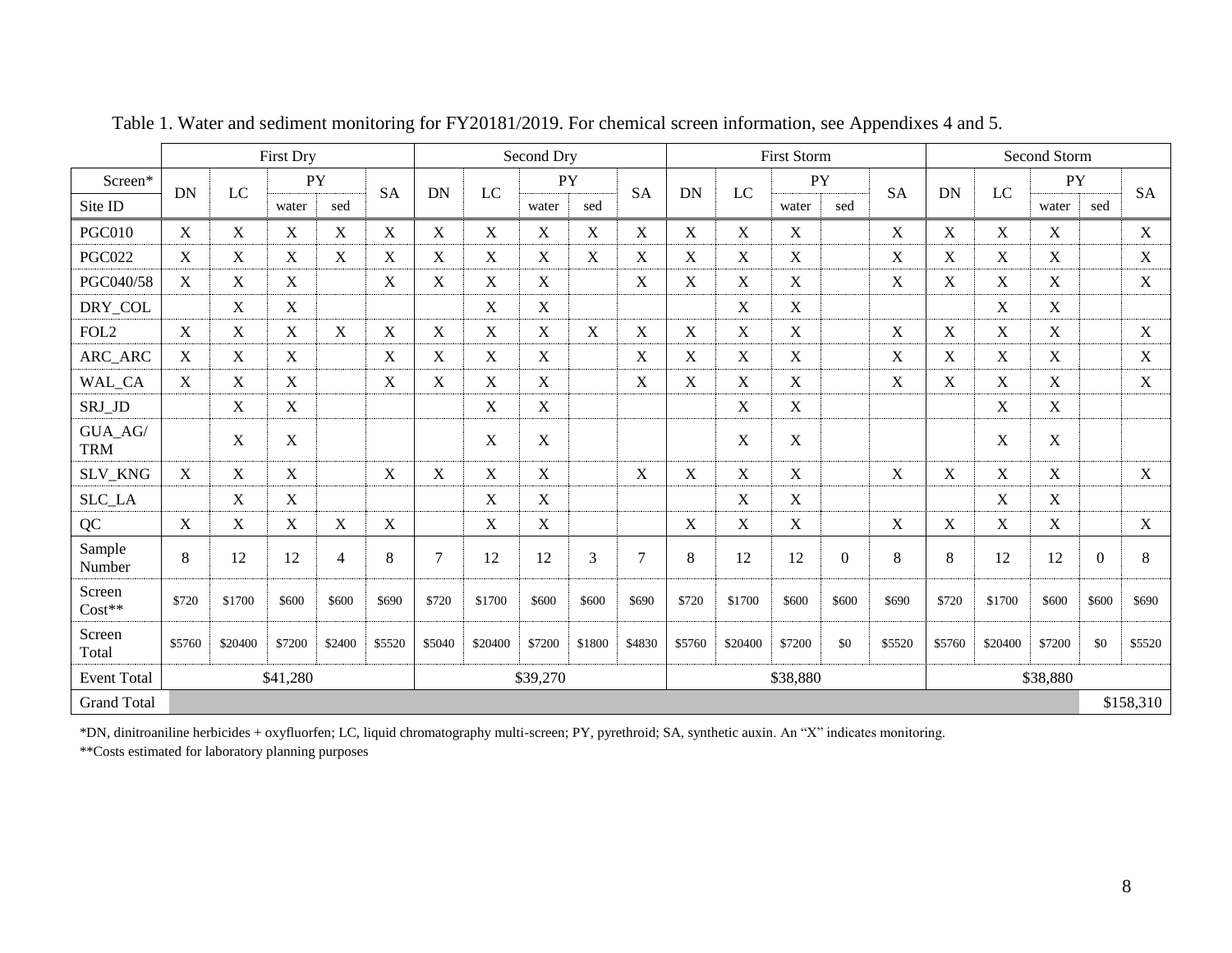| <b>Change from FY 17/18</b>                                                                                                                                          | <b>Justification</b>                                                                                                                                                                                                                                                                                                                    |
|----------------------------------------------------------------------------------------------------------------------------------------------------------------------|-----------------------------------------------------------------------------------------------------------------------------------------------------------------------------------------------------------------------------------------------------------------------------------------------------------------------------------------|
| Discontinue sampling<br>PGC021(stormdrain outfall) in<br>Roseville                                                                                                   | Site is frequently dry in summer months. Area drained is<br>small (141 homes) so not best representations of a larger<br>urban area and runoff is limited because of the drainage<br>size. Removing this site frees up resource for adding<br>receiving water sites to the study.                                                       |
| Discontinue sampling at MCC040 in<br>Dublin                                                                                                                          | SRC_JD replaces MCC040 in Dublin and San Ramon.<br>SRC_JD has a larger drainage area and is more<br>representative than MCC040 is of the urban runoff from<br>Dublin and San Ramon. Removing this site frees up<br>resource for adding receiving water sites to increase the<br>temporal distribution of monitoring sites.              |
| Modify the Pleasant Grove Creek<br>receiving water site in Roseville.<br>PGC058 will be the main site with<br>PGC040 the backup site                                 | PGC058 receives more runoff from the city of Roseville,<br>has better access to set up autosamplers for storm events,<br>and is a SPoT* sediment monitoring site (allowing for a<br>full characterization of the pesticide contamination at<br>PGC058). PGC040 will serve as a backup site when<br>PGC058 is dry during summer months.  |
| Discontinue sediment sampling at<br>PGC040 in lieu of sediment<br>sampling at PGC058                                                                                 | With PGC058 the main receiving water site, sediments<br>would be collected at this site. However, SPoT program<br>collects sediment at PGC058, and there is no need to<br>duplicate this effort.                                                                                                                                        |
| Add a new receiving water site in the<br>Sacramento area, in the Gibson<br>Lake-Dry Creek HUC12 watershed<br>(site: DRY_COL)                                         | In SWMP model, the Gibson Lake-Dry Creek HUC12<br>watershed is the highest ranked watershed in Northern<br>California. In addition, it receives runoff from two other<br>highly ranked HUC12s suggesting that pesticide<br>contamination will be high. Data can also be used to<br>calibrate the AOI tool in SWMP.                      |
| Move Arcade Creek monitoring site<br>upstream                                                                                                                        | Better site access and the site is more likely to contain<br>water during dry season events.                                                                                                                                                                                                                                            |
| Add two new receiving water sites in<br>the San Francisco Bay area (sites:<br><b>SLC_LA</b> [San Lorenzo Creek<br>watershed] and SLV_KNG [Silver<br>Creek watershed) | Monitoring in the San Francisco Bay area has been under-<br>represented in previous years. Top ranked HUC8<br>watersheds from SWMP give evidence that additional<br>monitoring in this area is warranted. San Lorenzo Creek<br>and Silver Creek watersheds rank highest of all other<br>HUC12 watersheds not currently being monitored. |

Table 2. Listed below are modifications for Study 299 FY2018/2019.

\*SPoT, Stream pollution trends monitoring program.

[http://www.waterboards.ca.gov/water\\_issues/programs/swamp/spot/](http://www.waterboards.ca.gov/water_issues/programs/swamp/spot/)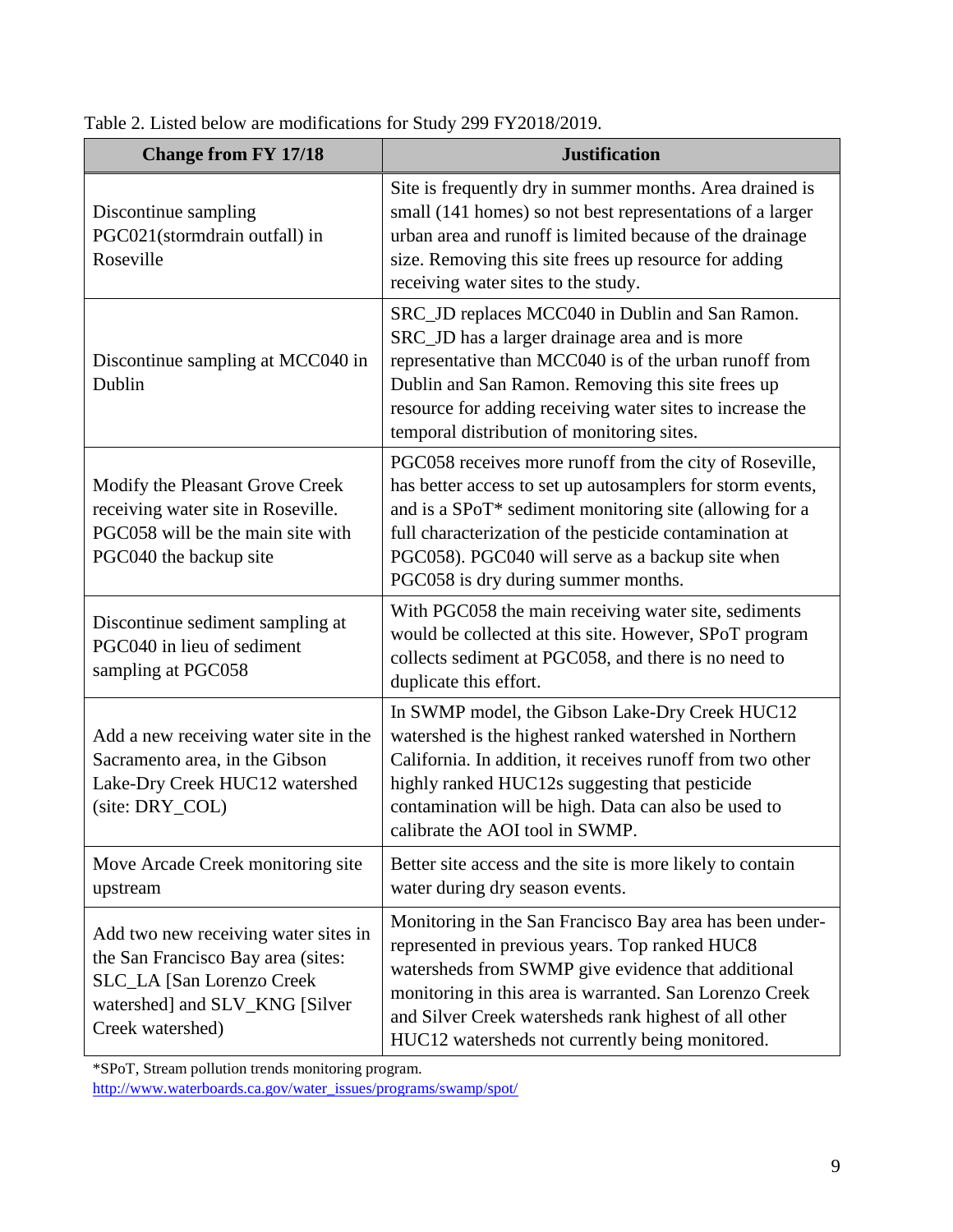Table 3. Non-parametric procedures frequently used for comparing paired data, two samples and three or more samples.

| Data                     | Non-Parametric Procedure                                                               |  |  |  |  |  |  |
|--------------------------|----------------------------------------------------------------------------------------|--|--|--|--|--|--|
|                          | Wilcoxon signed-rank test for uncensored data                                          |  |  |  |  |  |  |
| Paired data              | Sign test (modified for ties) for censored data with one RL                            |  |  |  |  |  |  |
|                          | Score tests for censored data with multiple RLs (the PPW test and the Akritas test)    |  |  |  |  |  |  |
|                          | Wilcoxon rank-sum (or Mann-Whitney) test or Kolmogorov-Smirnov test for                |  |  |  |  |  |  |
|                          | censored data with one RL                                                              |  |  |  |  |  |  |
| Two samples              | <i>Score tests</i> for censored data with multiple RLs (the Gehan test and generalized |  |  |  |  |  |  |
|                          | Wilcoxon test)                                                                         |  |  |  |  |  |  |
|                          | Kruskal-Wallis test (for unordered alternative) or Jonckheere-Terpstra test (for       |  |  |  |  |  |  |
| Three or more samples in | ordered alternative) for censored data with one RL                                     |  |  |  |  |  |  |
| one-way layout           | Generalized Wilcoxon score test for censored data with multiple RLs                    |  |  |  |  |  |  |
|                          | Multiple comparison to detect which group is different                                 |  |  |  |  |  |  |
|                          | Friedman's test (for unordered alternative) or Page's test (for ordered alternative)   |  |  |  |  |  |  |
| Three or more samples in | for censored data with one RL                                                          |  |  |  |  |  |  |
| two-way layout           | Multiple comparison to detect which group is different                                 |  |  |  |  |  |  |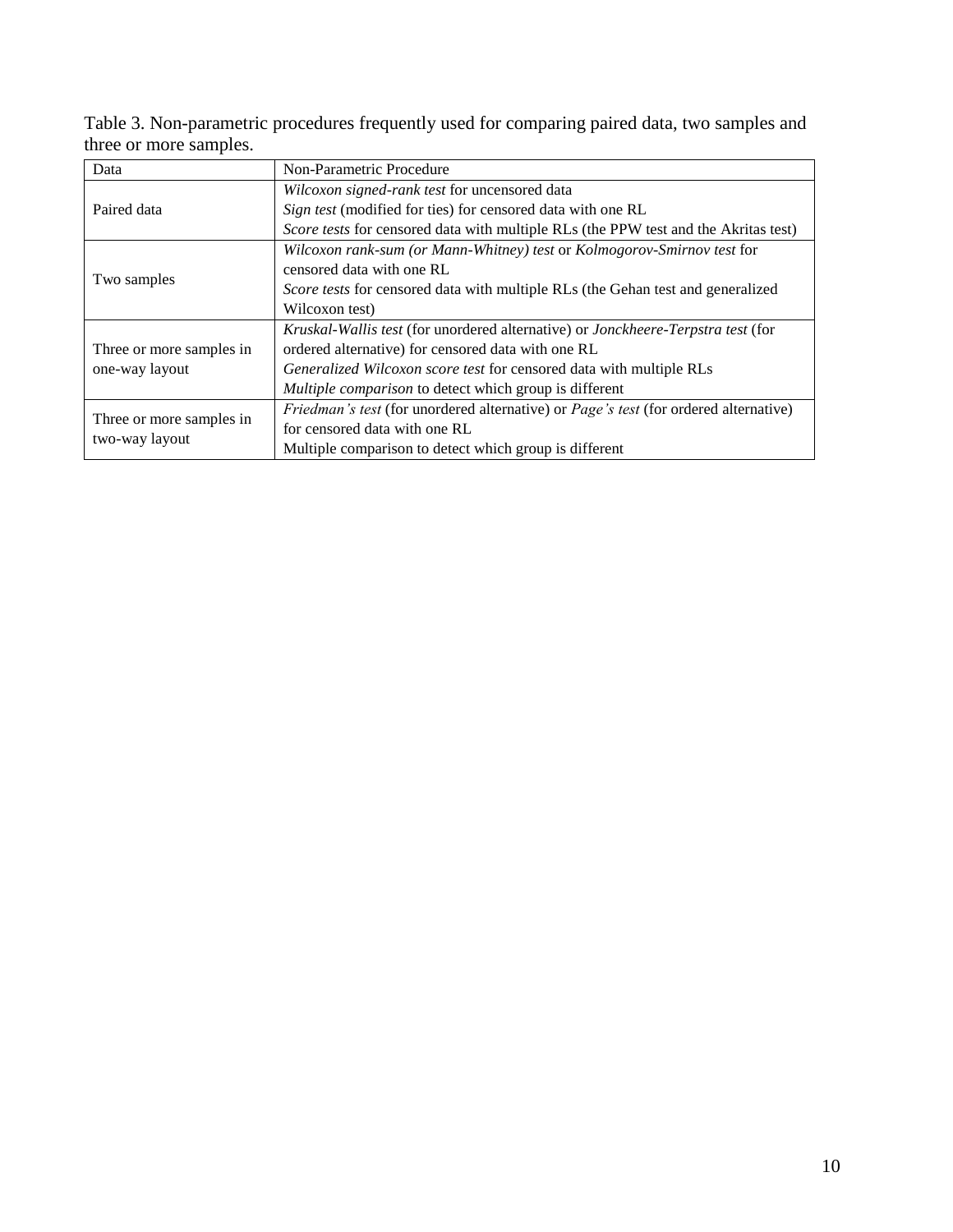

Figure 1. Sacramento Area monitoring sites for FY2018/2019.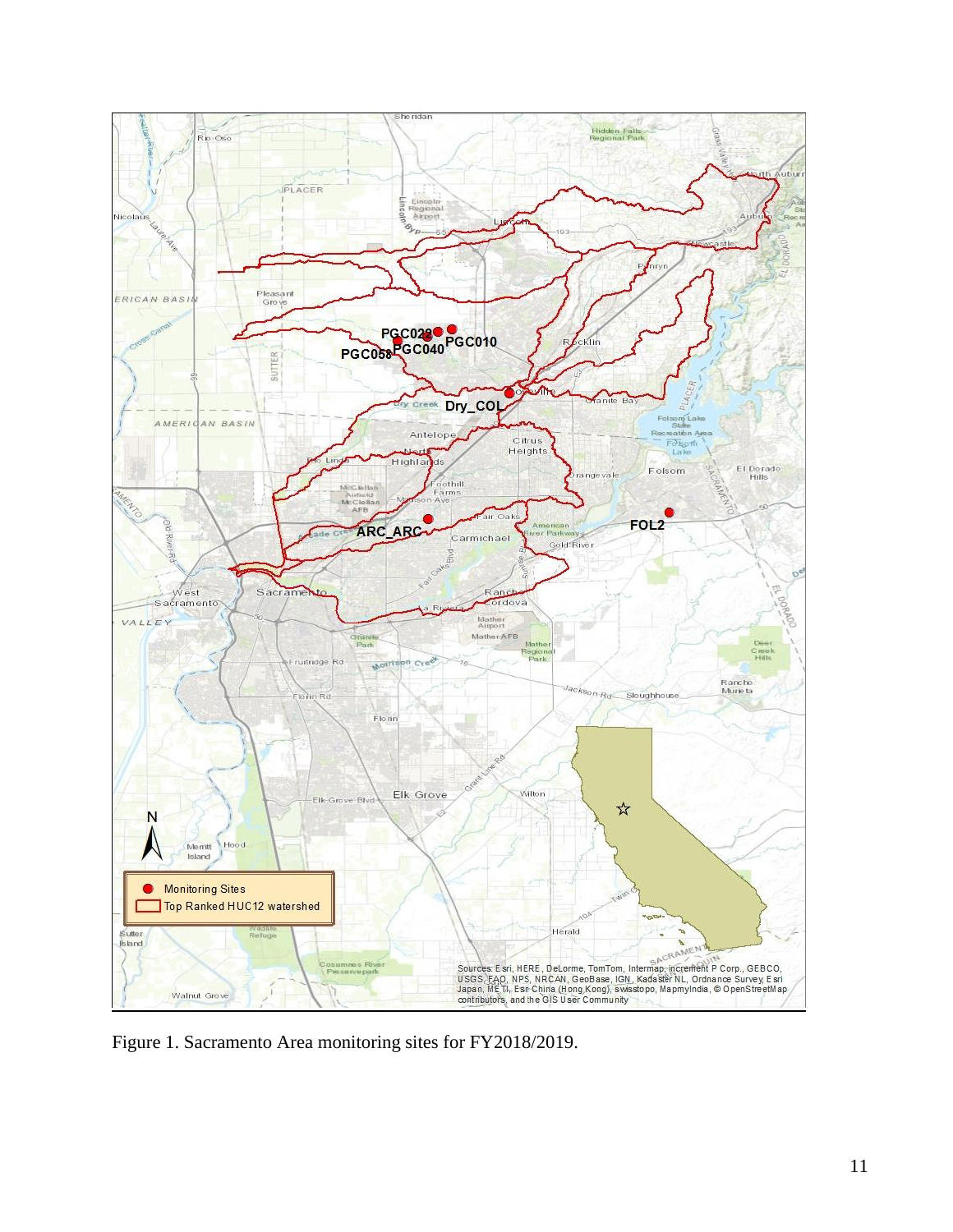

Figure 2. San Francisco Bay Area monitoring sites for FY2018/2019.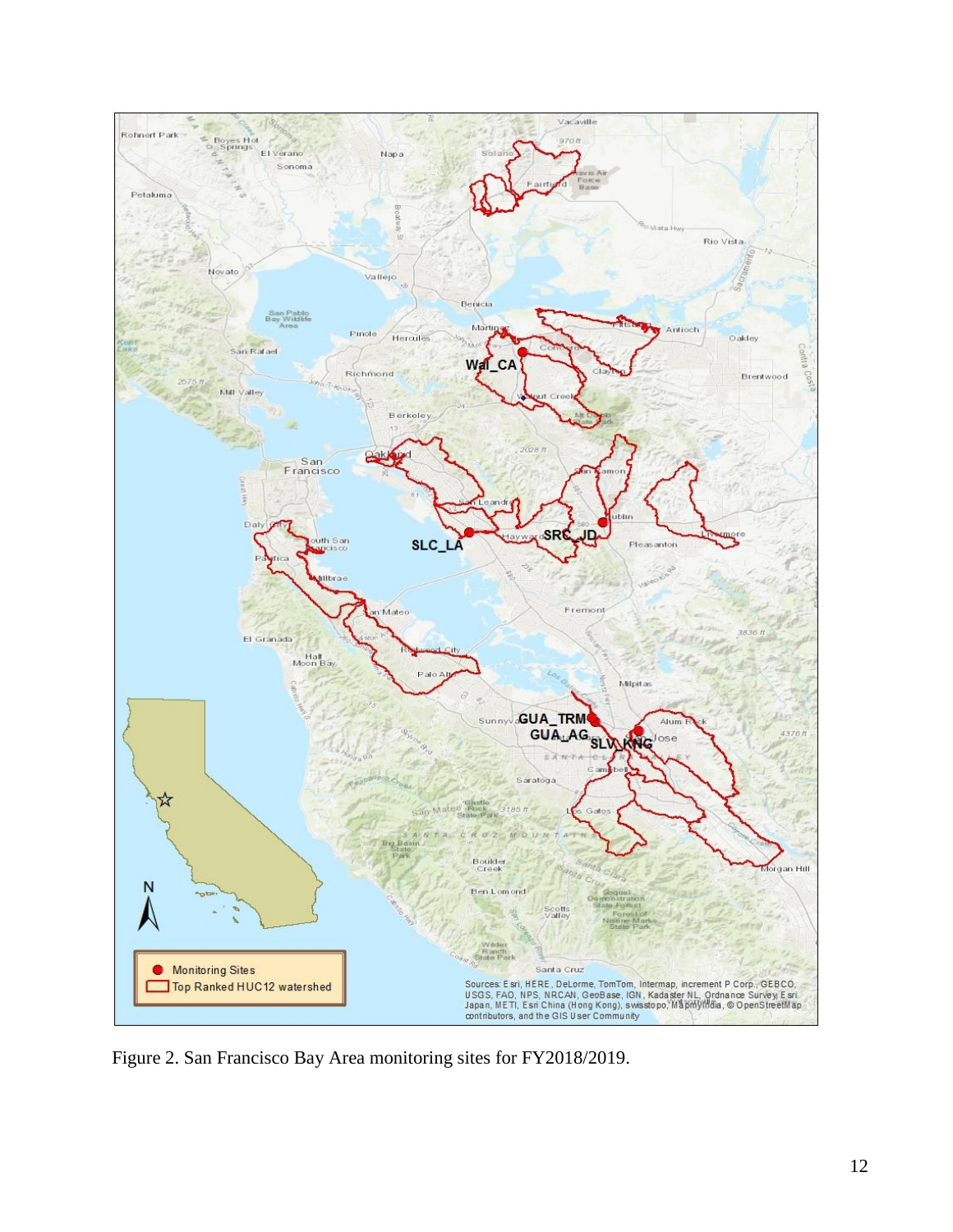| <b>Site Id</b>      | <b>Site</b> | <b>Sample</b>     | <b>Description</b>                                     |                | HUC12/Name                                  | <b>Site GPS Coordinates</b><br>(NAD83) |               |  |
|---------------------|-------------|-------------------|--------------------------------------------------------|----------------|---------------------------------------------|----------------------------------------|---------------|--|
|                     | Type*       | <b>Type</b>       |                                                        | <b>City</b>    |                                             | Latitude                               | Longitude     |  |
| <b>PGC010</b>       | <b>SD</b>   | Water<br>Sediment | Stormdrain outfall at Diamond Woods Circle,            |                |                                             | 38.80477                               | $-121.32733$  |  |
| PGC022**            | <b>SD</b>   | Water<br>Sediment | Dual stormdrain outfall at Opal and Northpark<br>Drive | Roseville      | 180201610302<br><b>Pleasant Grove Creek</b> | 38.802599                              | -121.338787   |  |
| <b>PGC040</b><br>or | <b>RW</b>   | Water             | at Veteran's Park                                      |                |                                             | 38.79857                               | $-121.34802$  |  |
| <b>PGC058</b>       |             |                   | near Hayden Pkwy and Blue Oaks Blvd                    |                |                                             | 38.79477                               | $-121.37251$  |  |
| ARC_ARC             | RW          | Water             | Arcade Creek at American River College                 | Sacramento     | 180201110302<br>Arcade Creek                | 38.645293                              | $-121.347359$ |  |
| FOL <sub>2</sub>    | <b>SD</b>   | Water<br>Sediment | <b>Brock Circle</b>                                    | Folsom         | 180201110202<br>Lower American              | 38.6503                                | $-121.14494$  |  |
| DRY_COL             | <b>RW</b>   | Water             | Columbia Circle and Miners Ravine Trail                | Roseville      | 180201110105<br>Gibson Lake-Dry Creek       | 38.750489                              | $-121.279182$ |  |
| WAL_CA              | RW          | Water             | Walnut Creek near Concord Avenue                       | Concord        | 180500010204<br><b>Walnut Creek</b>         | 37.980630                              | $-122.0516$   |  |
| SLC_LA              | <b>RW</b>   | Water             | San Lorenzo Creek at Lorenzo Avenue                    | San<br>Leandro | 180500040502<br>San Lorenzo                 | 37.684572                              | $-122.139337$ |  |
| SRC_JD              | <b>RW</b>   | Water             | South San Ramon Creek at Johnson Drive                 | Pleasanton     | 180500040502<br>South San Ramon Creek       | 37.700976                              | -121.919837   |  |
| GUA_AG/             | RW          |                   | Guadalupe River at Airport Green Parking lot           |                | 180500030304                                | 37.373560                              | $-121.932830$ |  |
| <b>GUA_TRM</b>      |             | Water             | access near Airport Blvd or at Trimble Road            | San Jose       | Guadalupe River                             | 37.38062                               | $-121.93802$  |  |
| SLV_KNG             | <b>RW</b>   | Water             | Silver Creek at McKee Road and King Road               | San Jose       | 180500030201<br><b>Silver Creek</b>         | 37.35815                               | $-121.861192$ |  |

**Appendix 1.** Sampling site details for FY2018/2019.

\*SD, stormdrain outfall; RW, receiving water on creek or river. \*\*PGC022 sediment sampling will be downstream of the union of PGC021 and PGC022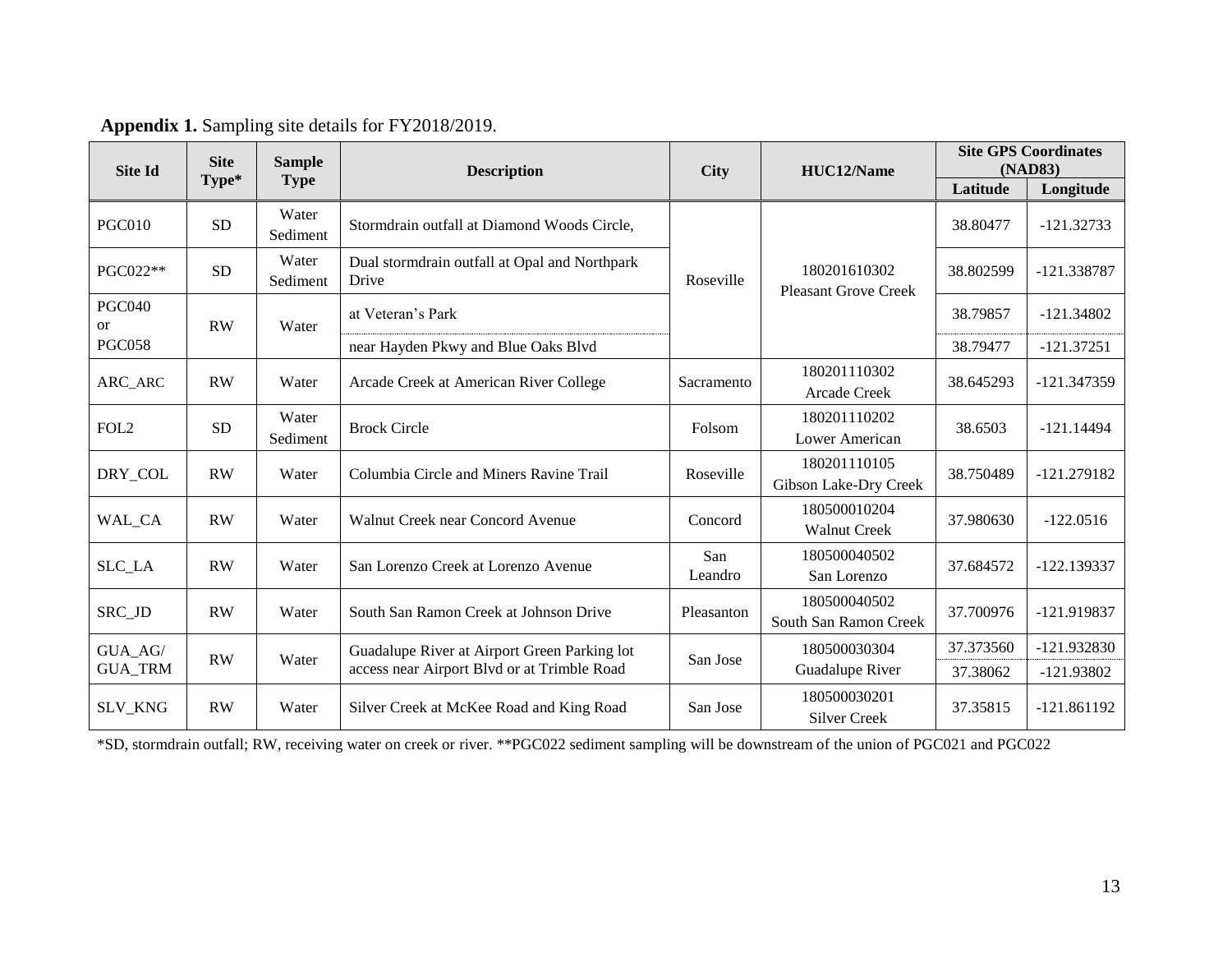**Appendix 2.** Priority pesticides for the Sacramento area. Listed, pesticides with priorities greater or equal to the priority score of 9, with a "TRUE" monitoring recommendation from SWMP (based on acute toxicity). Priority model does not include homeowner pesticide use.

| Pesticides with available analytical methods (CDFA)                                                     |             |                       |                          |                  |                |       |  |  |  |
|---------------------------------------------------------------------------------------------------------|-------------|-----------------------|--------------------------|------------------|----------------|-------|--|--|--|
|                                                                                                         | <b>CDFA</b> | 3 Yr Average          | Use                      | <b>Benchmark</b> | Tox            | Final |  |  |  |
| Pesticide                                                                                               | Screen*     | Use $(lb \text{ ai})$ | Score                    | $(\mu g/L)$      | Score          | Score |  |  |  |
| Permethrin                                                                                              | <b>PY</b>   | 12668                 | 5                        | 0.010            | 6              | 30    |  |  |  |
| <b>Bifenthrin</b>                                                                                       | <b>PY</b>   | 19903                 | $\overline{5}$           | 0.07             | 6              | 30    |  |  |  |
| Lambda-Cyhalothrin                                                                                      | PY          | 1553                  | $\overline{4}$           | 0.0035           | $\overline{7}$ | 28    |  |  |  |
| Deltamethrin                                                                                            | <b>PY</b>   | 1707                  | $\overline{\mathcal{L}}$ | 0.05             | 6              | 24    |  |  |  |
| Imidacloprid                                                                                            | LC          | 4430                  | $\overline{4}$           | 0.38             | 5              | 20    |  |  |  |
| Fipronil                                                                                                | LC          | 5786                  | $\overline{4}$           | 0.11             | 5              | 20    |  |  |  |
| Cyfluthrin                                                                                              | PY          | 942                   | 3                        | 0.01             | 6              | 18    |  |  |  |
| Pendimethalin                                                                                           | DN          | 2737                  | $\overline{4}$           | 5.2              | $\overline{4}$ | 16    |  |  |  |
| Oryzalin                                                                                                | LC          | 7415                  | 5                        | 13               | $\overline{3}$ | 15    |  |  |  |
| Cypermethrin                                                                                            | PY          | 1108                  | 3                        | 0.19             | 5              | 15    |  |  |  |
| Diuron                                                                                                  | LC          | 546                   | $\overline{3}$           | 2.4              | $\overline{4}$ | 12    |  |  |  |
| Trifluralin                                                                                             | DN          | 327                   | 3                        | 9.25             | $\overline{4}$ | 12    |  |  |  |
| Prodiamine                                                                                              | DN          | 1181                  | $\overline{3}$           | 6.5              | $\overline{4}$ | 12    |  |  |  |
| Isoxaben                                                                                                | LC          | 466                   | 3                        | 10               | $\overline{4}$ | 12    |  |  |  |
| Esfenvalerate                                                                                           | PY          | 50                    | $\overline{2}$           | 0.02             | 6              | 12    |  |  |  |
| Chlorfenapyr**                                                                                          | CF          | 1026                  | 3                        | 2.91             | $\overline{4}$ | 12    |  |  |  |
| Carbaryl                                                                                                | LC          | 110                   | $\overline{c}$           | 0.85             | 5              | 10    |  |  |  |
| Oxyfluorfen                                                                                             | DN          | 76                    | $\overline{2}$           | 0.29             | 5              | 10    |  |  |  |
| Tebuthiuron**                                                                                           | PI          | 730                   | 3                        | 50               | 3              | 9     |  |  |  |
| Triclopyr                                                                                               | <b>SA</b>   | 1194                  | 3                        | 100              | $\overline{3}$ | 9     |  |  |  |
| Propiconazole                                                                                           | LC          | 399                   | 3                        | 21               | $\overline{3}$ | 9     |  |  |  |
| Mecoprop-P                                                                                              | <b>SA</b>   | 566                   | $\overline{3}$           | 14               | $\overline{3}$ | 9     |  |  |  |
| Pesticides with no analytical methods for surface water (CDFA) - these pesticides will not be monitored |             |                       |                          |                  |                |       |  |  |  |
| Dichlobenil                                                                                             |             | 7213                  | 5                        | 30               | 3              | 15    |  |  |  |
| Dithiopyr                                                                                               | No method   | 1800                  | $\overline{4}$           | 20               | $\overline{3}$ | 12    |  |  |  |
| Sulfometuron-methyl                                                                                     | available   | 155                   | $\overline{2}$           | 0.45             | 5              | 10    |  |  |  |
| <b>PCNB</b>                                                                                             |             | 576                   | 3                        | 50               | $\overline{3}$ | 9     |  |  |  |

Pesticides with available analytical methods (CDFA)

\*CF, chlorfenapyr; DN, dinitroaniline herbicides+oxyfluorfen; LC, LC multi-analyte screen; PI, photosynthetic inhibitor herbicide; PY, pyrethroid; SA, synthetic auxin herbicides. See http://cdpr.ca.gov/docs/emon/pubs/em\_methd\_main.htm

\*\*Will not be monitored. For chlorfenapyr, there has been one detection (in Southern California) in 77 previous samples (1% detection frequency), and it is being monitored in Southern California which has higher use. For tebuthiuron, there were no detections in 21 previous samples. Neither chemical is in the CDFA multi-analyte LC method.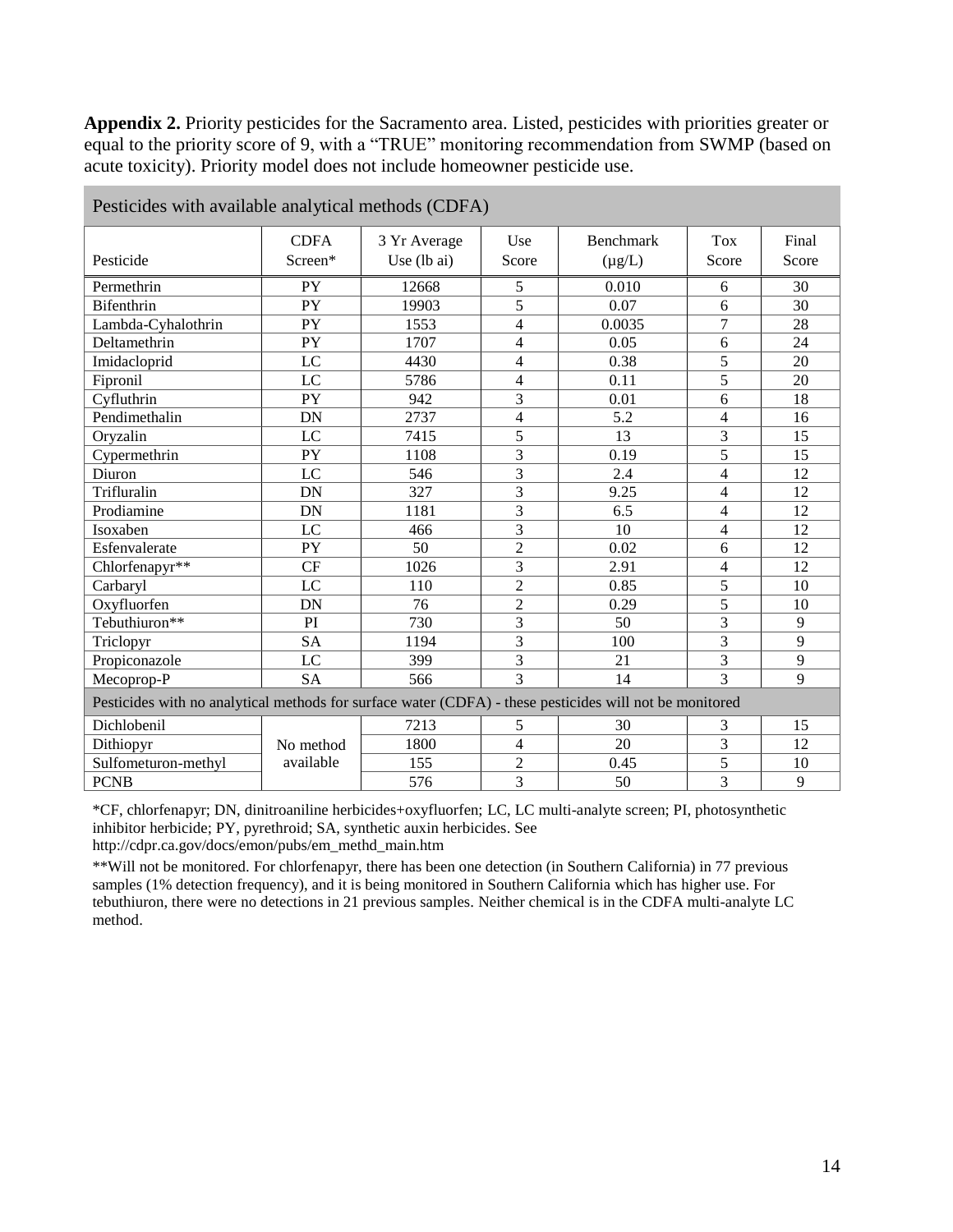**Appendix 3.** Priority pesticides for San Francisco Bay area sampling sites. Listed, pesticides with priorities greater or equal to the priority score of 9, with a "TRUE" monitoring recommendation from SWMP. Priority model does not include homeowner pesticide use.

|                                                                                                         | <b>CDFA</b>    | 3Yr         |                |             |                |                |
|---------------------------------------------------------------------------------------------------------|----------------|-------------|----------------|-------------|----------------|----------------|
|                                                                                                         | Screen*        | Average     |                | Benchmark   | <b>Tox</b>     | Final          |
| Pesticide                                                                                               |                | Use (lb ai) | Use Score      | $(\mu g/L)$ | Score          | Score          |
| Permethrin                                                                                              | PY             | 25964       | 5              | 0.01        | 6              | 30             |
| Fipronil                                                                                                | LC             | 16766       | $\overline{5}$ | 0.11        | 5              | 25             |
| Cyfluthrin                                                                                              | PY             | 6525        | $\overline{4}$ | 0.01        | 6              | 24             |
| <b>Bifenthrin</b>                                                                                       | PY             | 5416        | $\overline{4}$ | 0.07        | 6              | 24             |
| Deltamethrin                                                                                            | PY             | 9732        | $\overline{4}$ | 0.05        | 6              | 24             |
| Lambda-Cyhalothrin                                                                                      | PY             | 1558        | $\overline{3}$ | 0.0035      | $\overline{7}$ | 21             |
| Imidacloprid                                                                                            | LC             | 7590        | $\overline{4}$ | 0.38        | 5              | 20             |
| <b>Bromacil</b>                                                                                         | LC             | 3620        | $\overline{4}$ | 6.8         | $\overline{4}$ | 16             |
| Diuron                                                                                                  | LC             | 6217        | $\overline{4}$ | 2.4         | $\overline{4}$ | 16             |
| Pendimethalin                                                                                           | DN             | 6813        | $\overline{4}$ | 5.2         | $\overline{4}$ | 16             |
| Cypermethrin                                                                                            | PY             | 2850        | 3              | 0.19        | 5              | 15             |
| Pyriproxyfen                                                                                            | LC             | 736         | 3              | 0.18        | 5              | 15             |
| DDVP (dichlorvos)**                                                                                     | <b>OP</b>      | 184         | $\overline{2}$ | 0.03        | 6              | 12             |
| Trifluralin                                                                                             | DN             | 690         | 3              | 9.25        | $\overline{4}$ | 12             |
| Oxadiazon                                                                                               | LC             | 475         | $\overline{3}$ | 5.2         | $\overline{4}$ | 12             |
| Triclopyr                                                                                               | <b>SA</b>      | 6405        | $\overline{4}$ | 100         | $\overline{3}$ | 12             |
| Prodiamine                                                                                              | DN             | 1391        | 3              | 6.5         | $\overline{4}$ | 12             |
| Isoxaben                                                                                                | LC             | 1292        | 3              | 10          | $\overline{4}$ | 12             |
| Esfenvalerate                                                                                           | PY             | 114         | $\overline{2}$ | 0.02        | 6              | 12             |
| Chlorfenapyr**                                                                                          | <b>CF</b>      | 2576        | $\overline{3}$ | 2.91        | $\overline{4}$ | 12             |
| Chlorantraniliprole                                                                                     | LC             | 1215        | 3              | 4.9         | $\overline{4}$ | 12             |
| Carbaryl                                                                                                | LC             | 179         | $\overline{2}$ | 0.85        | 5              | 10             |
| Diazinon                                                                                                | LC             | 81          | $\overline{2}$ | 0.1         | $\overline{5}$ | 10             |
| Oxyfluorfen                                                                                             | <b>DN</b>      | 97          | $\overline{2}$ | 0.29        | 5              | 10             |
| Oryzalin                                                                                                | LC             | 3065        | 3              | 13          | 3              | 9              |
| Propiconazole                                                                                           | LC             | 994         | $\overline{3}$ | 21          | $\overline{3}$ | $\overline{9}$ |
| Pesticides with no analytical methods for surface water (CDFA) - these pesticides will not be monitored |                |             |                |             |                |                |
| <b>PCNB</b>                                                                                             |                | 3639        | 4              | 50          | 3              | 12             |
| Sulfometuron-methyl                                                                                     | N <sub>o</sub> | 238         | $\overline{2}$ | 0.45        | 5              | 10             |
| Dithiopyr                                                                                               | method         | 1449        | 3              | 20          | 3              | 9              |
| Spinosad                                                                                                | available      | 801         | $\overline{3}$ | 90          | $\overline{3}$ | 9              |

Pesticides with available analytical methods (CDFA)

\*CF, chlorfenapyr; DN, dinitroaniline herbicides+oxyfluorfen; LC, multi-analyte screen; OP, organophosphate; PY, pyrethroid; SA, synthetic auxin herbicides. See http://cdpr.ca.gov/docs/emon/pubs/em\_methd\_main.htm

\*\*Will not be monitored. For chlorfenapyr, there has been one detection (in Southern California) in 77 previous urban samples (1% detection frequency), and it is being monitored in Southern California which has higher use. For DDVP, there have been no detections in 212 previous urban samples. Neither chemical is in the CDFA multi-analyte LC method.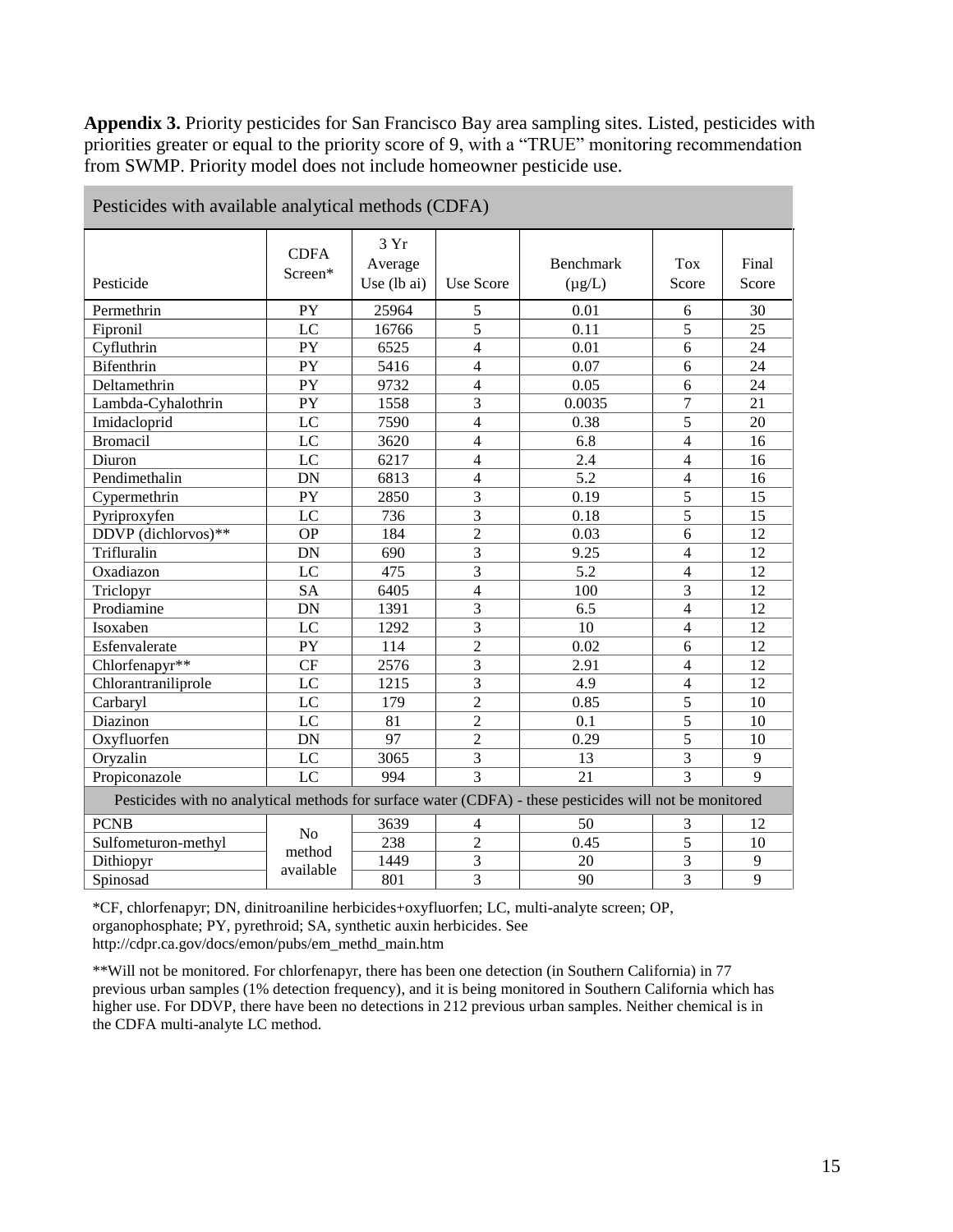**Appendix 4.** Chemical analysis of pesticides in Northern California urban monitoring Study 299. The California Department of Food and Agriculture (CDFA) will analyze all water samples. Specific methods can be found at [http://www.cdpr.ca.gov/docs/emon/pubs/em\\_methd\\_main.htm.](http://www.cdpr.ca.gov/docs/emon/pubs/em_methd_main.htm)

| <b>Analyte Screen</b><br>(Method ID)  | <b>Pesticide</b>          | <b>Method</b><br><b>Detection Limit</b><br>$(\mu g L^{-1})$ | <b>Reporting</b><br>Limit $(\mu g L^{-1})$ |
|---------------------------------------|---------------------------|-------------------------------------------------------------|--------------------------------------------|
| Dinitroaniline (DN)                   | oxyfluorfen               | 0.0101                                                      | 0.05                                       |
| (EMON-SM-05-006)                      | pendimethalin             | 0.012                                                       | 0.05                                       |
|                                       | prodiamine                | 0.0124                                                      | 0.05                                       |
|                                       | trifluralin               | 0.0144                                                      | 0.05                                       |
| LC-multi screen (LC)*                 | azoxystrobin              | 0.0004                                                      | 0.02                                       |
| (EMON-SM-05-037)                      | bromacil                  | 0.0004                                                      | 0.02                                       |
|                                       | carbaryl                  | 0.0004                                                      | 0.02                                       |
|                                       | chlorantraniliprole       | 0.0004                                                      | 0.02                                       |
|                                       | chlorpyrifos              | 0.0004                                                      | 0.02                                       |
|                                       | diazinon                  | 0.0004                                                      | 0.02                                       |
|                                       | etofenprox                | 0.0004                                                      | 0.02                                       |
|                                       | diuron                    | 0.0004                                                      | 0.02                                       |
|                                       | fipronil                  | 0.0004                                                      | 0.01                                       |
|                                       | fipronil amide            | 0.0004                                                      | 0.01                                       |
|                                       | fipronil desulfinyl       | 0.0004                                                      | 0.01                                       |
|                                       | fipronil desulfinyl amide | 0.0004                                                      | 0.01                                       |
|                                       | fipronil sulfide          | 0.0004                                                      | 0.01                                       |
|                                       | fipronil sulfone          | 0.0004                                                      | 0.01                                       |
|                                       | imidacloprid              | 0.0004                                                      | 0.02                                       |
|                                       | indoxacarb                | 0.0004                                                      | 0.02                                       |
|                                       | isoxaben                  | 0.0004                                                      | 0.02                                       |
|                                       | malathion                 | 0.0004                                                      | 0.02                                       |
|                                       | oryzalin                  | 0.0004                                                      | 0.02                                       |
|                                       | $\alpha$ xadiazon         | 0.0004                                                      | 0.02                                       |
|                                       | propiconazole             | 0.0004                                                      | 0.02                                       |
|                                       | pyraclostrobin            | 0.0004                                                      | 0.02                                       |
|                                       | pyriproxyfen              | 0.0004                                                      | 0.02                                       |
|                                       | trifloxystrobin           | 0.0004                                                      | 0.02                                       |
|                                       | bifenthrin                | 0.00176                                                     | 0.005                                      |
| Pyrethroid (PY-6)<br>(EMON-SM-05-022) | cyfluthrin                | 0.00173                                                     | 0.015                                      |
|                                       | cypermethrin              | 0.00175                                                     | 0.015                                      |
|                                       | deltamethrin/tralomethrin | 0.00177                                                     | 0.005                                      |
|                                       | esfenvalerate/fenvalerate | 0.00167                                                     | 0.005                                      |
|                                       | lambda-cyhalothrin        | 0.00115                                                     | 0.015                                      |
|                                       | permethrin cis            | 0.00352                                                     | 0.015                                      |
|                                       | permethrin trans          | 0.00768                                                     | 0.015                                      |
| Synthetic Auxin Herbicides            | $2,4-D$                   | 0.015                                                       | 0.05                                       |
| (SA)                                  | dicamba                   | 0.017                                                       | 0.05                                       |
| EMON-SM-05-012)                       | <b>MCPA</b>               | 0.022                                                       | 0.05                                       |
|                                       | triclopyr                 | 0.020                                                       | 0.05                                       |